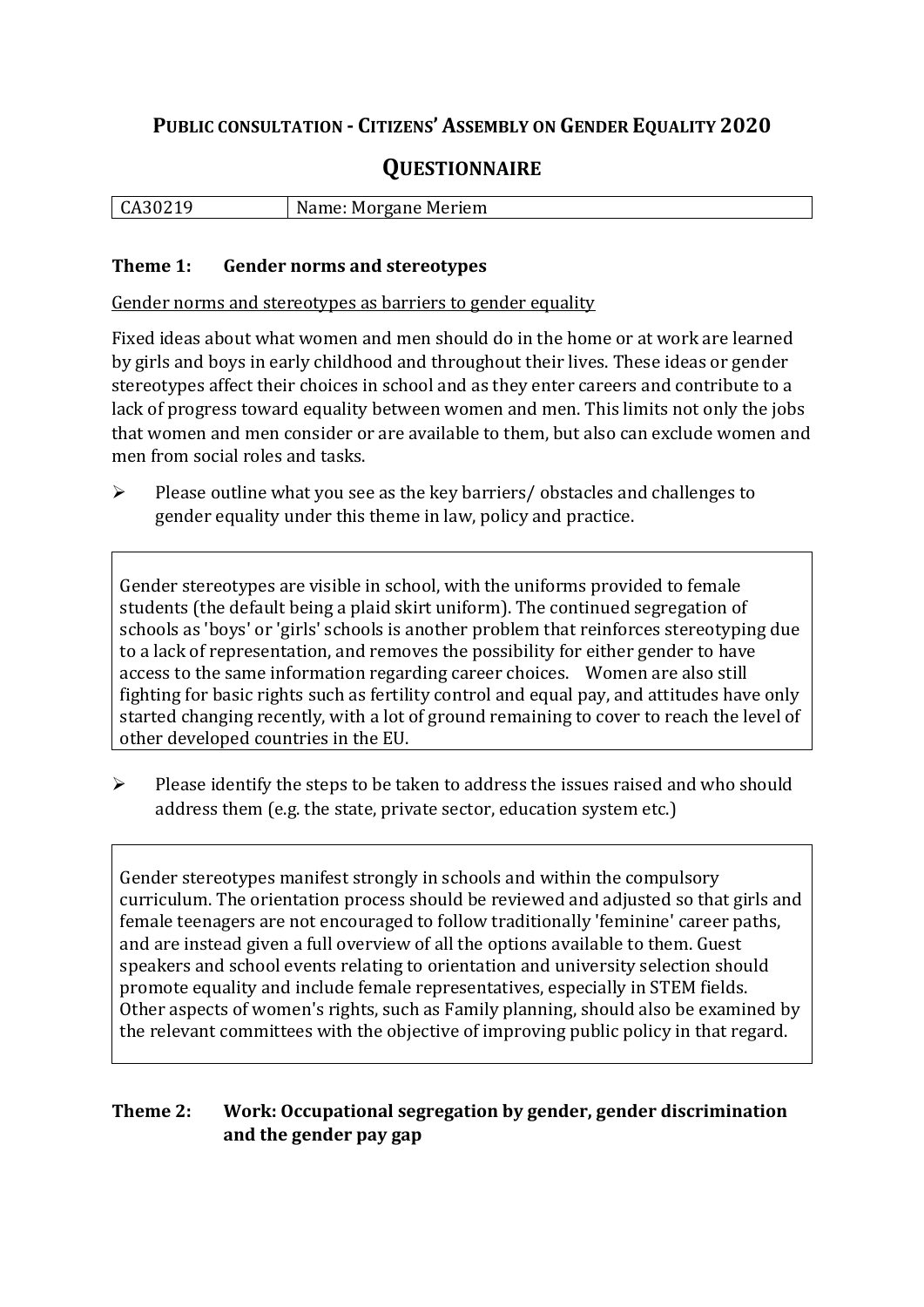Women and men are often concentrated into different kinds of jobs and within the same occupations, women are often in work that is less well paid and has less opportunities for career advancement. Women often work in areas where they can work part-time so as to fit in with their caring responsibilities. While many men work in low paid jobs, many professions dominated by women are also low paid, and professions that have become female-dominated have become lower paid. This worsens the gender pay gap (the average difference between the wages of women and men who are working).

➢ Please outline what you see as the key barriers/ obstacles and challenges to gender equality under this theme in law, policy and practice.

Women are still expected to be the primary caretakers of a family home and of any children they might have, even when they have a partner. The lack of progressive policies allowing male parents to share the burden of caretaking and child rearing puts the onus on women to shoulder it alone. Accommodating circumstances (parttime work, flexible hours, parental leave) are overwhelmingly geared toward the female parent. This attitude also erases the growing number of same sex families who need to be better represented and have rights tailored to their situations. In general, stereotypes represent the woman as responsible for household chores and child rearing, down to book illustrations in school. Teachers also often fall into the trap of using heterosexual, traditional gender roles in the classroom.

➢ Please identify the steps to be taken to address the issues raised and who should address them (e.g. the state, private sector, education system etc.)

The state must initiate a change by extending the duration of paternity leave. Several companies in Ireland have taken very bold step forward in that aspect and it has generally been received very positively. The attitude must also be changed so that men, and not just women, are given the option of shifting to part-time or flexible work hours to accommodate their caring obligations. The education system should include in its curriculum (for instance as part of Civic education) examples of countries where the gender gap is lower and where gender roles are actively been erased, such as Sweden or Finland.

## **Theme 3. Care, paid and unpaid, as a social and family responsibility**

Care -- the social responsibility of care and women and men's co responsibility for care, especially within the family

Women remain disproportionately responsible for unpaid care and often work in poorly paid care work. For working parents or [lone parents,](https://aran.library.nuigalway.ie/bitstream/handle/10379/6044/Millar_and_Crosse_Activation_Report.pdf?sequence=1&isAllowed=y) balancing paid work with parenting and or caring for older and dependent adults presents significant challenges. Women are [most disadvantaged by these challenges,](https://eige.europa.eu/gender-equality-index/game/IE/W) yet men also suffer from lack of opportunities to share parenting and caring roles. Despite recent legislation and policy initiatives to support early years parental care, [inequalities in the distribution of unpaid](https://www.ihrec.ie/app/uploads/2019/07/Caring-and-Unpaid-Work-in-Ireland_Final.pdf)  [care](https://www.ihrec.ie/app/uploads/2019/07/Caring-and-Unpaid-Work-in-Ireland_Final.pdf) continue between women and men. The cost of childcare has been identified as a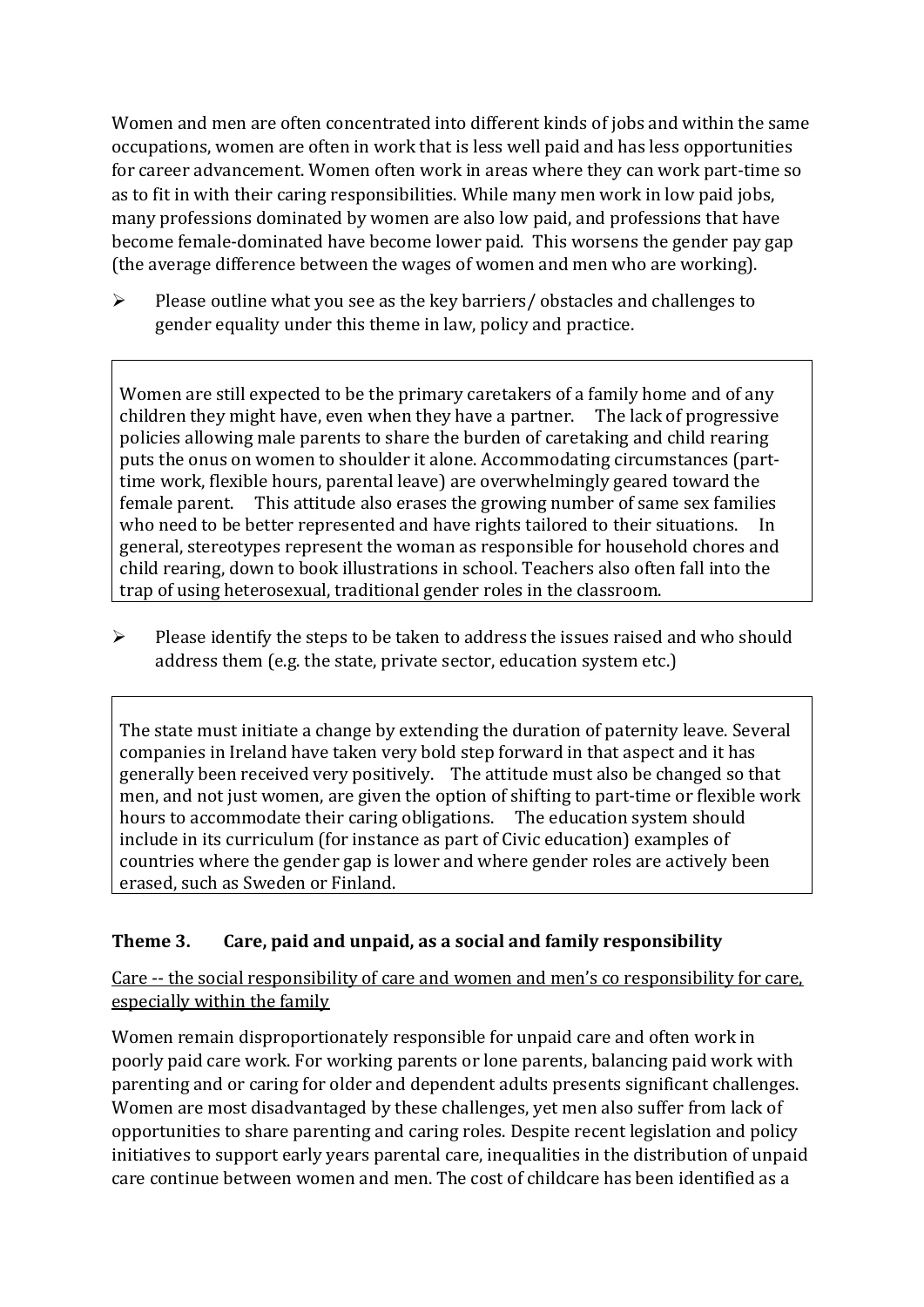particular barrier to work for women alongside responsibilities of caring for older relatives and dependent adults.

- $\triangleright$  Please outline what you see as the key barriers/ obstacles and challenges to gender equality under this them in law, policy and practice.
- ➢ Please identify the steps to be taken to address the issues raised and who should address theme (e.g. the state, private sector, education system etc.)

#### **Theme 4: Women's access to, and representation in, public life and decision making**

Ensure women's participation and representation in decision-making and leadership in the workplace, political and public life

Women are systematically underrepresented in leadership in [economic](https://eige.europa.eu/gender-equality-index/2019/compare-countries/power/2/bar) and [political](https://eige.europa.eu/gender-equality-index/2019/compare-countries/power/1/bar)  [decision-](https://eige.europa.eu/gender-equality-index/2019/compare-countries/power/1/bar)making. Despite the introduction of a candidate gender quota (through the system of party funding) for national political office, and [initiatives](https://betterbalance.ie/) to support women's access to corporate decision-making roles, men continue to dominate leadership positions. There are also issues to be considered around how media represents women and men.

- ➢ Please outline what you see as the key barriers/ obstacles and challenges to gender equality under this theme in law, policy and practice.
- ➢ Please identify the steps to be taken to address the issues raised and who should address them (e.g. the state, private sector, education system etc.)

## **5. Where does gender inequality impact most?**

To conclude we would be interested in your response to the following question: In which area do you think gender inequality matters most?

Please rank the following in order of importance, 1 being the most important:

- Paid work 6
- **For Home & family life** 3